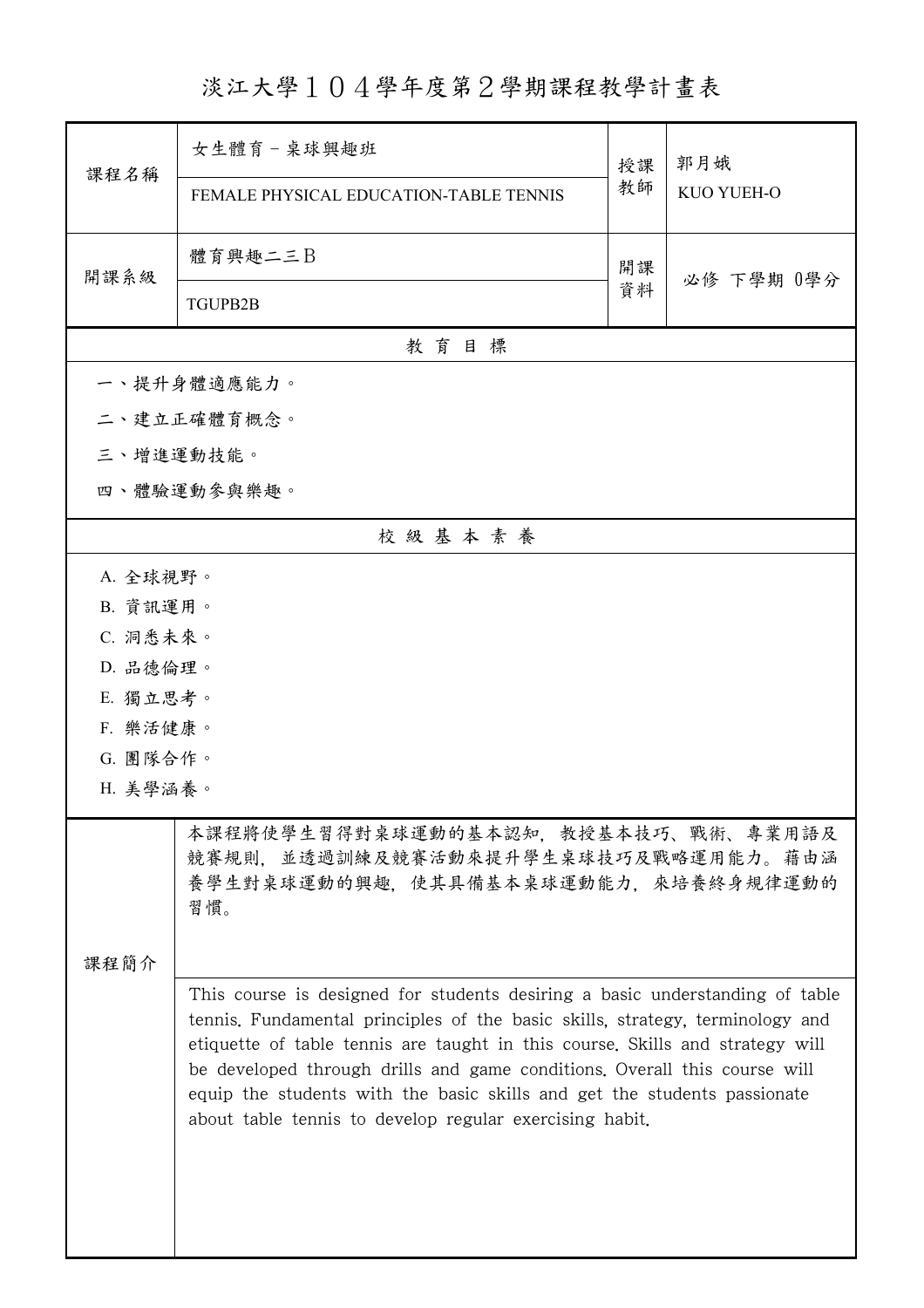本課程教學目標與目標層級、校級基本素養相關性

一、目標層級(選填): (一)「認知」(Cognitive 簡稱C)領域:C1 記憶、C2 瞭解、C3 應用、C4 分析、 C5 評鑑、C6 創造 (二)「技能」(Psychomotor 簡稱P)領域:P1 模仿、P2 機械反應、P3 獨立操作、 P4 聯結操作、P5 自動化、P6 創作 (三)「情意」(Affective 簡稱A)領域:A1 接受、A2 反應、A3 重視、A4 組織、 A5 內化、A6 實踐

二、教學目標與「目標層級」、「校級基本素養」之相關性:

 (一)請先將課程教學目標分別對應前述之「認知」、「技能」與「情意」的各目標層級, 惟單項教學目標僅能對應C、P、A其中一項。

 (二)若對應「目標層級」有1~6之多項時,僅填列最高層級即可(例如:認知「目標層級」 對應為C3、C5、C6項時,只需填列C6即可,技能與情意目標層級亦同)。

 (三)再依據所訂各項教學目標分別對應其「校級基本素養」。單項教學目標若對應 「校級基本素養」有多項時,則可填列多項「校級基本素養」。

(例如:「校級基本素養」可對應A、AD、BEF時,則均填列。)

| 序 | 教學目標(中文)                                   | 教學目標(英文)                                                                                                             | 相關性            |                |
|---|--------------------------------------------|----------------------------------------------------------------------------------------------------------------------|----------------|----------------|
| 號 |                                            |                                                                                                                      | 目標層級           | 校級基本素養         |
|   | 1 1.瞭解桌球運動的各種攻防技<br>術. 及其運動的特殊性。           | 1. Demonstrate understanding<br>of the various techniques of<br>table tennis.                                        | A6             | $\mathbf{F}$   |
|   | 2 2.做出正確的桌球擊球動作。                           | 2. Demonstrate effective and<br>correct table tennis skills.                                                         | C <sub>6</sub> | $\overline{F}$ |
|   | 3 3.藉由精熟的桌球技戰術及競賽能<br>力、促進身心健康、享受運動樂<br>趣。 | 3. Demonstrate proficiency in<br>basic technical, alliance<br>technical and competition<br>capacity of table tennis. | <b>P6</b>      | $\mathbf{F}$   |
|   | 4 4.瞭解桌球比賽規則遵守紀律, 養<br>成團隊合作精神。            | 4. Demonstrate understanding<br>of the rules and strategies of<br>table tennis.                                      | A6             | DG             |
|   | 5 5.培養運動精神, 展現良好的社會<br>倫理。                 | 5. Display a high level of<br>sportsmanship and game<br>etiquette.                                                   | A6             | DG             |
|   | 教學目標之教學方法與評量方法                             |                                                                                                                      |                |                |
|   |                                            |                                                                                                                      |                |                |

| 序<br>號        | 教學目標                                     | 教學方法     | 評量方法       |
|---------------|------------------------------------------|----------|------------|
|               | 1.瞭解桌球運動的各種攻防技<br>術. 及其運動的特殊性。           | 講述、模擬、實作 | 實作、上課表現    |
|               | 2 2.做出正確的桌球擊球動作。                         | 講述、模擬、實作 | 實作、上課表現    |
| $\mathcal{F}$ | 3.藉由精熟的桌球技戰術及競賽能<br>力、促進身心健康、享受運動樂<br>趣。 | 實作、競賽    | 實作、上課表現、競賽 |
|               | 4 4.瞭解桌球比賽規則遵守紀律,養<br>成團隊合作精神。           | 講述、實作、競賽 | 實作、上課表現、競賽 |
| 5.            | 5.培養運動精神,展現良好的社會<br>倫理。                  | 賞析       | 實作、競賽      |
|               |                                          |          |            |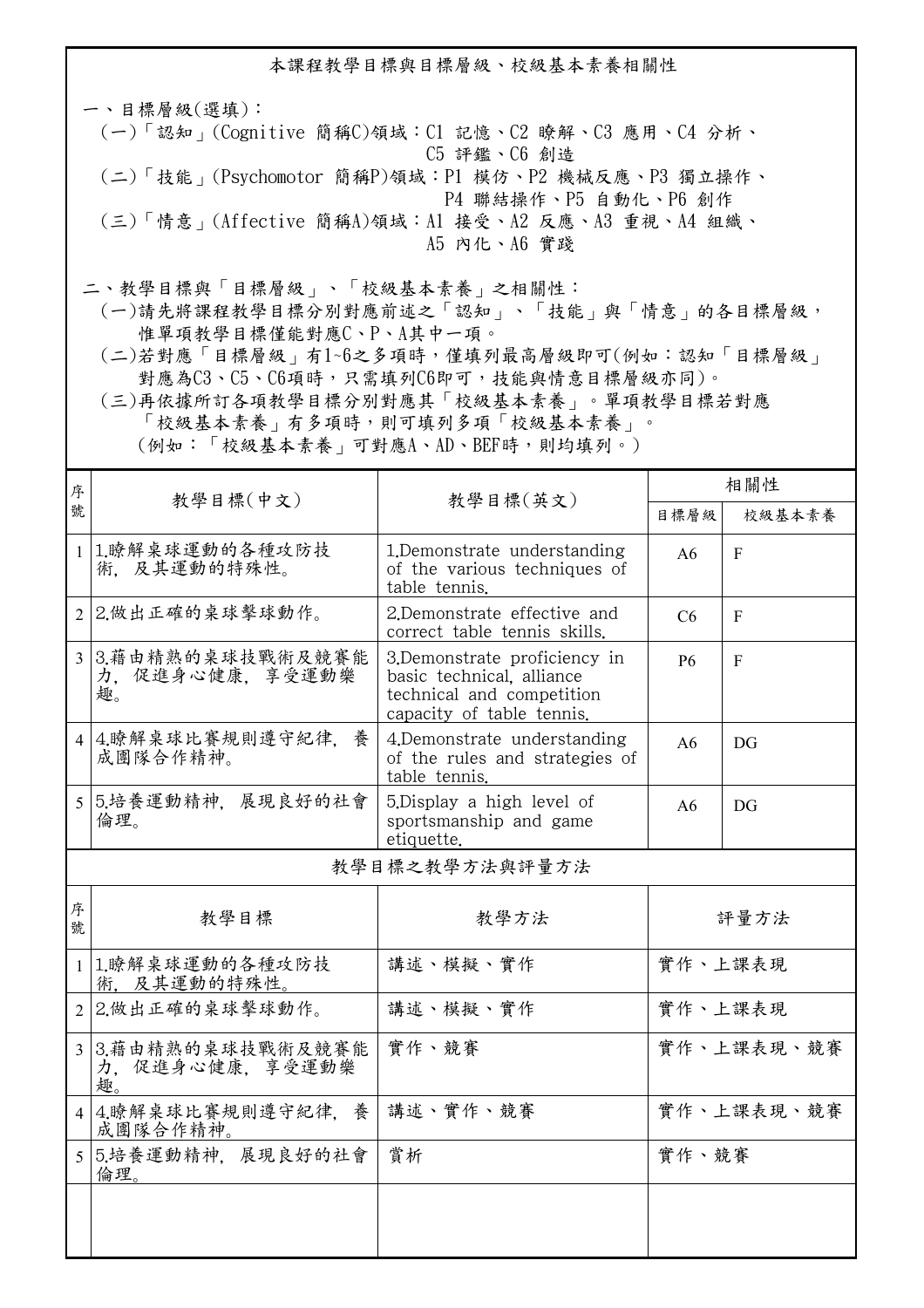|                                                                                                                                                                              | 授課進度表                         |                       |    |
|------------------------------------------------------------------------------------------------------------------------------------------------------------------------------|-------------------------------|-----------------------|----|
| 週次                                                                                                                                                                           | 日期起訖                          | 内 容 (Subject/Topics)  | 備註 |
|                                                                                                                                                                              | $105/02/15$ ~<br>105/02/21    | 1.課程介紹 2.握拍、球感練習、反手推球 |    |
| $\overline{c}$                                                                                                                                                               | $105/02/22$ ~<br>105/02/28    | 1. 正手平擊球              |    |
| 3                                                                                                                                                                            | $105/02/29$ ~<br>105/03/06    | 1.發上旋球                | 分組 |
| 4                                                                                                                                                                            | $105/03/07$ ~<br>105/03/13    | 1.移位步伐(一)             |    |
| 5                                                                                                                                                                            | $105/03/14$ ~<br>105/03/20    | 1.移位步伐(二)             |    |
| 6                                                                                                                                                                            | $105/03/21$ ~<br>105/03/27    | 1.正手殺球習               |    |
| 7                                                                                                                                                                            | $105/03/28$ ~<br>105/04/03    | $1.$ 測驗 $(-)$         |    |
| 8                                                                                                                                                                            | $105/04/04$ ~<br>105/04/10    | 1.比賽規則、實務             |    |
| 9                                                                                                                                                                            | $105/04/11$ ~<br>105/04/17    | 1.發下旋球2.下旋球擊球         |    |
| 10                                                                                                                                                                           | $105/04/18$ ~<br>105/04/24    | 期中考試週                 |    |
| 11                                                                                                                                                                           | $105/04/25$ ~<br>105/05/01    | 1.側旋球2.接發球            |    |
| 12                                                                                                                                                                           | $105/05/02$ ~<br>105/05/08    | 1.測驗(二)               |    |
| 13                                                                                                                                                                           | $105/05/09$ ~<br>105/05/15    | 1.個人升降賽               |    |
| 14                                                                                                                                                                           | $105/05/16 \sim$<br>105/05/22 | 1.雙打介紹、雙打跑位練習         |    |
| 15                                                                                                                                                                           | $105/05/23$ ~<br>105/05/29    | 1.循環排名賽               |    |
| 16                                                                                                                                                                           | $105/05/30$ ~<br>105/06/05    | 1.循環排名賽               |    |
| 17                                                                                                                                                                           | $105/06/06$ ~<br>105/06/12    | 1.循環排名賽               | 補考 |
| 18                                                                                                                                                                           | $105/06/13$ ~<br>105/06/19    | 期末考試週                 |    |
| 1.需穿著運動服裝及球鞋。<br>修課應<br>2.請假請依學校規定辦理:<br>(1)曠課6節者, 予以扣考。<br>注意事項<br>(2)缺課總時數達該科授課時數三分之一時,學期成績以零分計算。<br>3.上述為固定項目,教師如有其他規定請再自行增加。<br>4.成績計算方式 (比例) : 樂活健康60%、團隊合作20%、品德倫理20%。 |                               |                       |    |
|                                                                                                                                                                              | 教學設備<br>(無)                   |                       |    |
|                                                                                                                                                                              | 教材課本                          |                       |    |